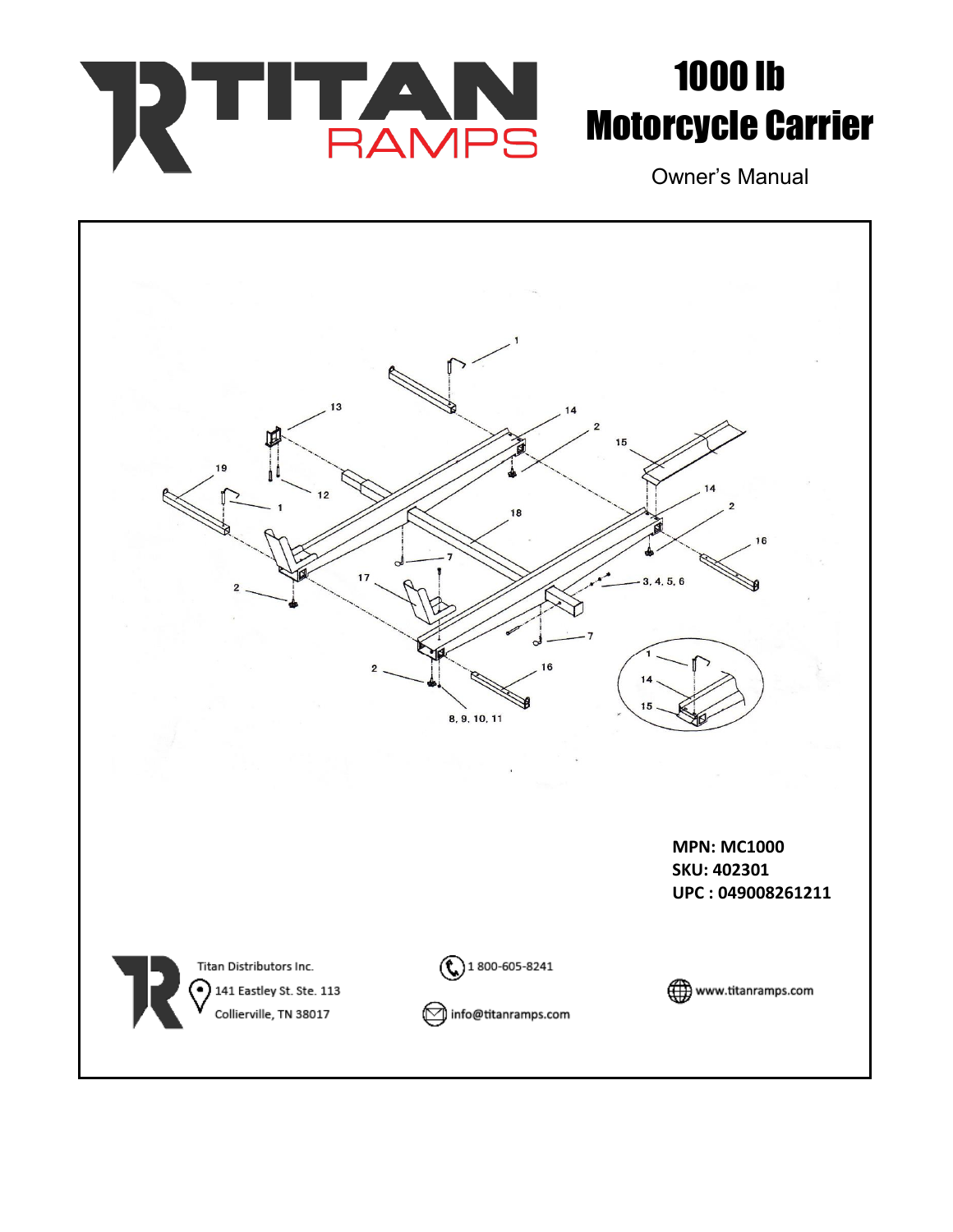#### **General Comments:**

Congratulations on the purchase of your new TITAN product! This product was carefully designed and manufactured to give you many years of dependable service. Only minor maintenance (such as cleaning and lubricating) is required to keep it in top working condition. Be sure to observe all maintenance procedures and safety precautions in this manual and on any safety decals located on the product and on any equipment that you use in conjunction with this product.

This manual has been designed to help you do a better, safer job. Read this manual carefully and become familiar with its contents.

# **WARNING**

### **Misuse of this equipment may cause serious injury or death.**

- Read all safety warnings and instructions. Keep this manual for future reference.
- This is not a toy. Keep away from children.
- Check local and state laws before attaching or using carrier.
- Maximum weight capacity is 1000 lbs.
- Do not stand, ride or sit on carrier at any time including loading and unloading.
- Keep bystanders out of the area during assembly, loading, and unloading
- Loading a heavier object on this product can result in dangerous conditions to both the operator and the item loaded as well as bystanders.
- Inspect carrier for damage, loose or broken parts, and confirm all nuts, bolts, and other hardware are securely tightened or adjusted before using. Discontinue use if damage is present.

| Part           | <b>Description</b>   | Qty            | <b>Part</b> | <b>Description</b>     | Qty            |
|----------------|----------------------|----------------|-------------|------------------------|----------------|
| 1              | Ø10 Pin              | 3              | 11          | Nut M8                 | $\overline{2}$ |
| 2              | Bolt M <sub>10</sub> | 4              | 12          | <b>Bolt M12x50</b>     | $\overline{2}$ |
| 3              | Bolt M16x90          | 1              | 13          | Support Bar End        | $\mathbf{1}$   |
| 4              | Ø16 Washer           | $\mathbf{1}$   | 14          | Base                   | $\overline{2}$ |
| 5              | Ø16 Spring Washer    | $\mathbf{1}$   | 15          | Plate                  | $\mathbf{1}$   |
| 6              | Nut M <sub>16</sub>  | 1              | 16          | <b>Small Connector</b> | $\overline{2}$ |
| $\overline{7}$ | Bolt M12             | $\overline{2}$ | 17          | <b>Wheel Stop</b>      | $\overline{2}$ |
| 8              | Bolt M8x20           | $\overline{2}$ | 18          | <b>Support Bar</b>     | $\mathbf{1}$   |
| 9              | Ø8 Washer            | $\overline{2}$ | 19          | Large Connector        | $\overline{2}$ |
| 10             | Ø8 Spring Washer     | $\overline{2}$ |             |                        |                |